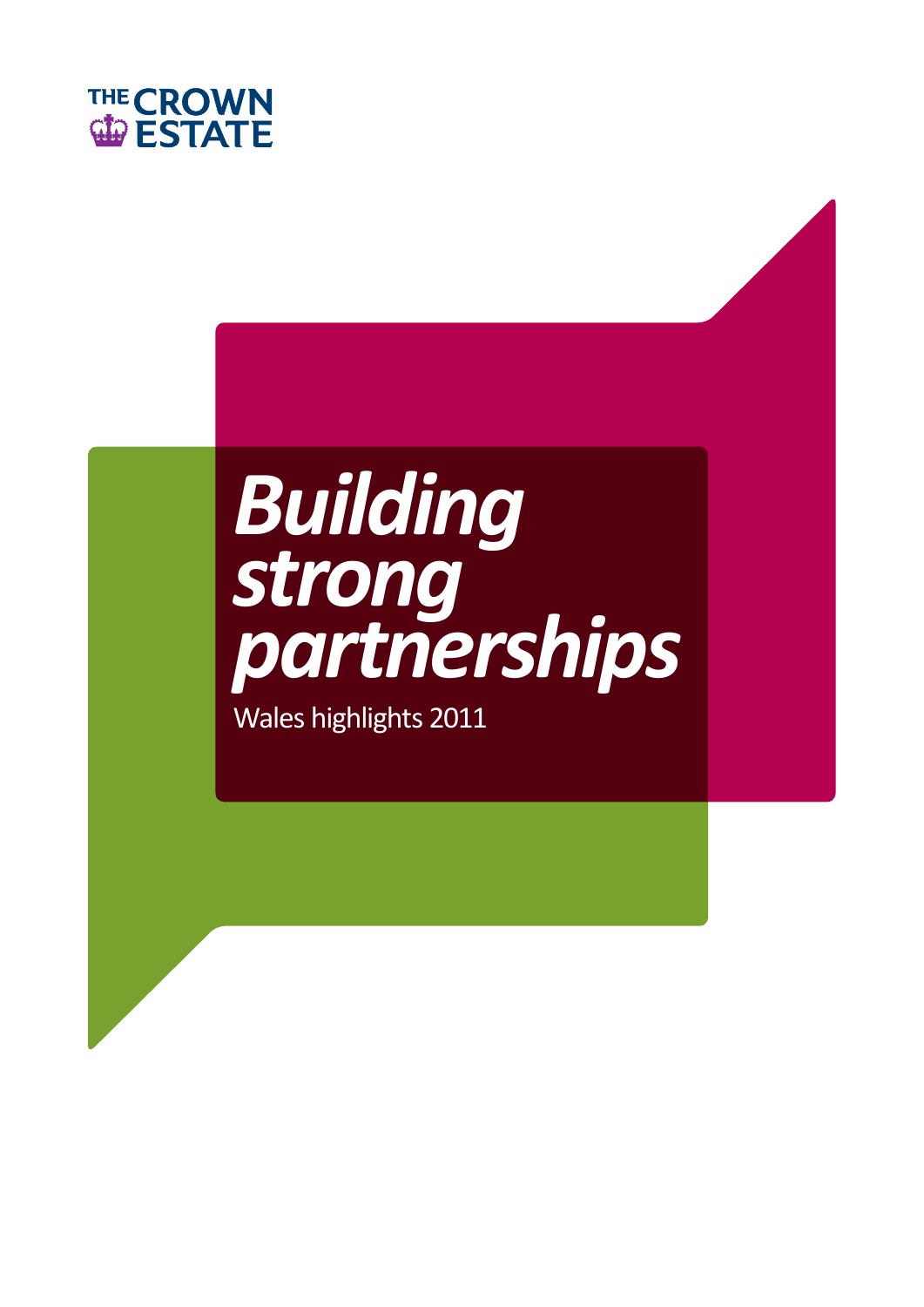*The Crown Estate is committed to partnership. Whether it is working with the Welsh Government and investors to deliver offshore renewable energy, or with local communities in rural Wales, we believe that strong relationships are the foundation of good business.*

*We seek to work with the grain of government and respecting the dynamics of devolution; an approach that has been at the heart of our relationship with Wales during the 2010/11 financial year.* 

#### **Understanding The Crown Estate**

Established by Act of Parliament, our organisation's role is to maintain and enhance the value of the hereditary estates of the Crown, on behalf of the nation.

Our vision is to be the UK's most respected property company as a result of the commercial and sustainable way we manage the diverse portfolio of assets.

The profit earned from our activities is paid to the Treasury for the benefit of the nation. Over the last 10 years this has amounted to nearly £2 billion UK-wide, whilst the capital value of the portfolio has increased by over £3 billion during the same period.

Our Welsh portfolio is diverse including, on our rural estate, substantial areas of common land, agricultural holdings and a range of mineral interests. Our marine estate takes in around half of the foreshore and the seabed out to 12 nautical miles, where we are playing a key role in enabling developers to realise the potential for renewable energy, particularly through offshore wind farms.

In managing our Welsh estates we aim to work in partnership with government and local communities for mutual benefit. We have built good working relationships with the Welsh Government and the National Assembly for Wales, local councils, communities and our own customers.

While our core objective is to be a profitable organisation, we combine that commercial imperative with an equally firm commitment to our values of integrity and stewardship. We manage the assets in our care for the sustainable, long-term benefit of our tenants and other customers, their businesses, the communities they represent, and the environment.

|                                  | <b>The Crown</b><br><b>Estate Wales</b> | The Crown<br><b>Estate Wales</b>    | <b>The Crown</b><br><b>Estate total</b> | The Crown<br>Estate total           |                                        |            |
|----------------------------------|-----------------------------------------|-------------------------------------|-----------------------------------------|-------------------------------------|----------------------------------------|------------|
|                                  | 12 months to<br>31 March 2011<br>£m     | 12 months to<br>31 March 2010<br>£m | 12 months to<br>31 March 2011<br>£m     | 12 months to<br>31 March 2010<br>£m | Increase/(decrease)<br>from prior year | % of total |
| Revenue                          | 2.8                                     | 2.6                                 | 306.8                                   | 299.7                               | 7.7%                                   | 0.9%       |
| Gross surplus                    | 2.5                                     | 2.3                                 | 264.3                                   | 246.8                               | 8.7%                                   | 0.9%       |
| Property value <sup>1</sup>      | 31.3                                    | 28.8                                | 6,703.3                                 | 5,988.7                             | 8.7%                                   | 0.5%       |
| Capital investments <sup>1</sup> | 0.4                                     | 0.2                                 | 571.0                                   | 394.4                               |                                        |            |
| Capital receipts                 | 0.1                                     | 1.8                                 | 406.1                                   | 419.0                               |                                        |            |

*How we've performed*

1 See valuation of wind farms on page 4.

*Year end 31 March 2011 £m Property value by activity*

*A Marine – 2.3 B Rural – 0.5*



*Year end 31 March 2011 £m Revenue by activity*

*A Marine – 23.9 B Rural – 7.4*



*Roger Bright CB* 

*Signed by Second Commissioner and Accounting Officer on behalf of the Board 28 July 2011*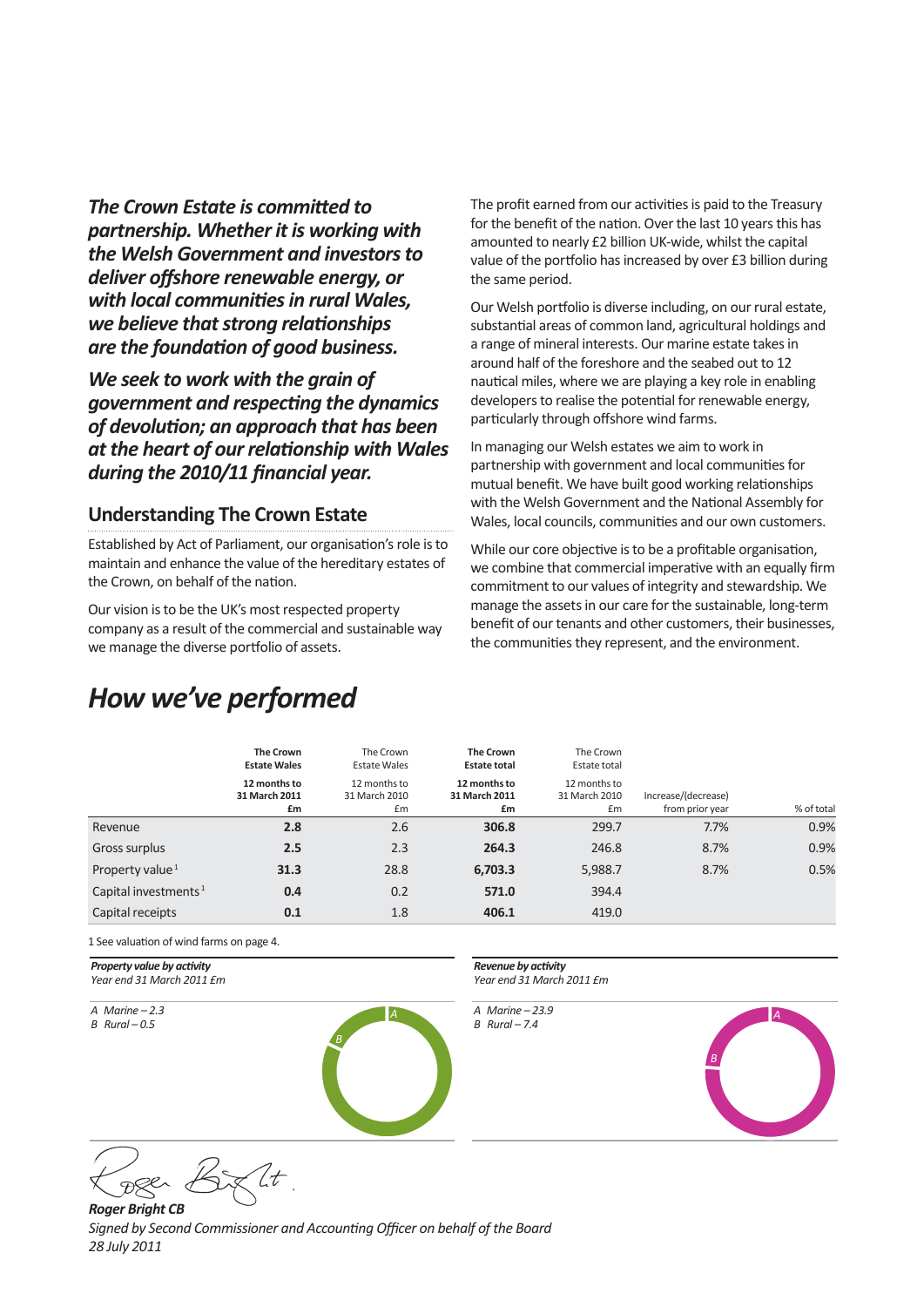# **The estate and financial highlights**



# **Welsh rural estate**

We have rural estates at Aberystwyth, Plynlimon and Tintern totalling 1,326 hectares (3,277 acres) of agricultural land and 26,885 hectares (66,435 acres) of Welsh common land.

# **Revenue by activity**

|                  | Year ended<br>31 March 2011<br>£m | Year ended<br>31 March 2010<br>£m |
|------------------|-----------------------------------|-----------------------------------|
| Cables/pipelines | 0.2                               | 0.2                               |
| Coastal          | 1.3                               | 1.4                               |
| <b>Dredging</b>  | 0.4                               | 0.1                               |
| Renewables       | 0.4                               | 0.4                               |
| <b>Marine</b>    | 2.3                               | 2.1                               |
| Agricultural     | 0.1                               | 0.1                               |
| <b>Minerals</b>  | 0.4                               | 0.4                               |
| <b>Rural</b>     | 0.5                               | 0.5                               |
| <b>Total</b>     | 2.8                               | 2.6                               |

### **Property value by activity**

|                  | As at<br>31 March 2011<br>£m | As at<br>31 March 2010<br>£m |
|------------------|------------------------------|------------------------------|
| Cables/pipelines | 2.1                          | 1.9                          |
| Coastal          | 16.4                         | 15.9                         |
| <b>Dredging</b>  | 0.9                          | 0.6                          |
| Renewables       | 4.5                          | 3.4                          |
| <b>Marine</b>    | 23.9                         | 21.8                         |
| Agricultural     | 4.0                          | 3.5                          |
| <b>Minerals</b>  | 3.1                          | 3.2                          |
| Forestry         | 0.3                          | 0.3                          |
| <b>Rural</b>     | 7.4                          | 7.0                          |
| <b>Total</b>     | 31.3                         | 28.8                         |

# **Welsh marine estate**

In Wales our economic interests include ports, marinas, wind farms and marine aggregate extraction.

We are custodians of the seabed out to the 12 nautical mile territorial limit, including the rights to explore and utilise the natural resources of the UK continental shelf (excluding oil, gas and coal). We are responsible for 65 per cent of the Welsh foreshore.

Through our Marine Communities Fund we support a range of practical projects that contribute to good stewardship around the UK coast. In Wales our projects range from supporting sustainable boating in the River Teifi to investment in Conwy Bird Reserve.



### **Mines Royal and minerals**

We have 245,000 acres (99,000 hectares) of mineral only ownership in Wales. The Crown Estate grants leases to commercial operators for gold and silver exploration and mining across the UK. There are 11 sites leased for mineral extraction in Wales spread across six local authorities.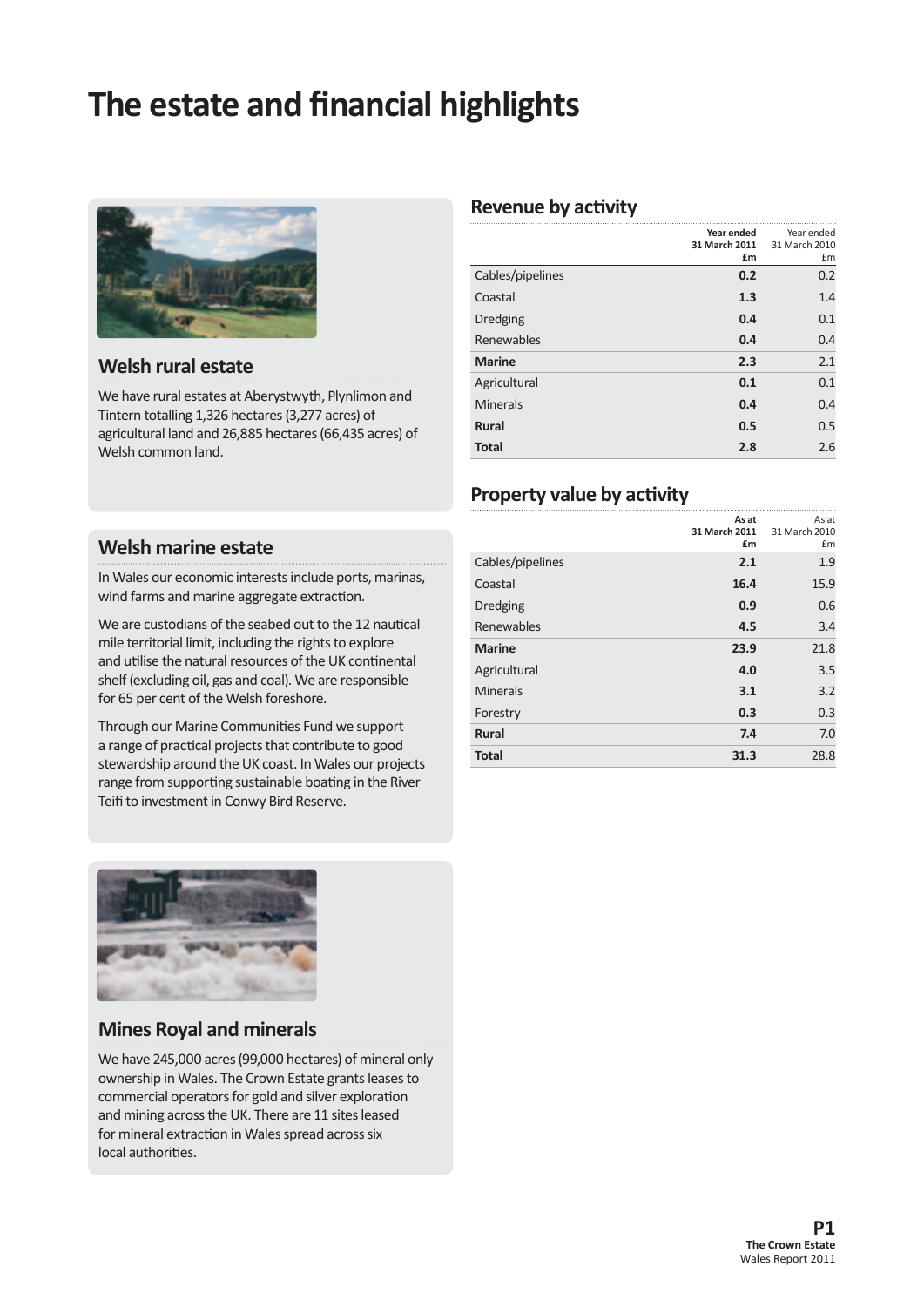# **Working with Wales**

### **Building partnerships from Cardiff to Conwy**

*The Crown Estate is committed to partnership. Whether it is working with the Welsh Government and investors to deliver offshore energy, or with local communities in rural Wales, we believe that strong relationships are the foundation of good business.*

We seek to work with the grain of government and respecting the dynamics of devolution; an approach that has been at the heart of our relationship with the Welsh Government and Assembly during the 2010/11 financial year.

#### **Strategic partnership with Welsh Government**

A major area of work has been offshore renewable energy and related manufacturing capacity in Wales. The Welsh Government has made a strong commitment to tackling climate change through diversified renewable energy generation, and this is an area where we can play a key role as enablers.

In March 2011 The Crown Estate and the Welsh Government signed a Letter of Intent to work together to support the development of the renewable energy industry in Wales. This agreement was first of its kind with any devolved administration.

The work looks at the whole supply chain for offshore wind, but with a particular focus on ports and harbours. We are talking to offshore energy developers and other marine energy stakeholders about their requirements and the challenges they face. This will help identify where upgrades to port facilities are needed, and give developers a better understanding of how these improvements can be delivered.

Our shared aim is to enable Welsh ports to realise their potential; bringing jobs and new skills, and making an important contribution to the economy as well as climate change targets for Wales and the UK as a whole.

#### **Support for Welsh communities**

Established in 1999, The Crown Estate's Marine Communities Fund supports initiatives that contribute to the good management and stewardship of our marine estate. We fund a range of projects in Wales, both large and small. For example:

#### **River Teifi Boating Project**

Working with Afon Teifi Fairways Ltd. the project aims to manage the Teifi estuary in a more sustainable way, giving good advice to visiting boaters. To help train youth sailors The Crown Estate has part-funded the purchase of multipurpose pontoons. These are used as auxiliary landing stages in the winter months and can be reconfigured to lift moorings and perform small scale engineering operations. They are also extensively used during water-based festivals in Cardigan.

#### **RSPB Cymru Conwy Bird Reserve and Newport Wetlands**

The Crown Estate has developed a strong partnership with RSPB Cymru on both these sites. The bird reserves continue to be a quality attraction for holidaymakers, their families and dedicated birdwatchers. Meanwhile, at Conwy we funded the refurbishment of the pumping system that regulates the levels of the lagoons at the site.

#### **Pembrokeshire Coast National Park Authority Zoning Scheme**

Freshwater East, a beach heavily used by tourists and leisure boat users, had seen increasing conflicts arising between different user groups and a zoning scheme was identified as a way of separating activities. The Crown Estate provided a grant for the Authority to purchase thirty marker buoys and sinker chains to mark out separate areas for bathers and power craft users at Freshwater East.

#### **Conserving the honeycomb worm reef at Llanddulas**

Gregarious honeycomb worms build tubes from sand and shell fragments, forming very fragile living reefs up to several metres across. Working with Conwy County Borough Council, we have funded and erected an interpretation board to help raise awareness amongst holidaymakers and fishermen, and protect the reef from accidental damage.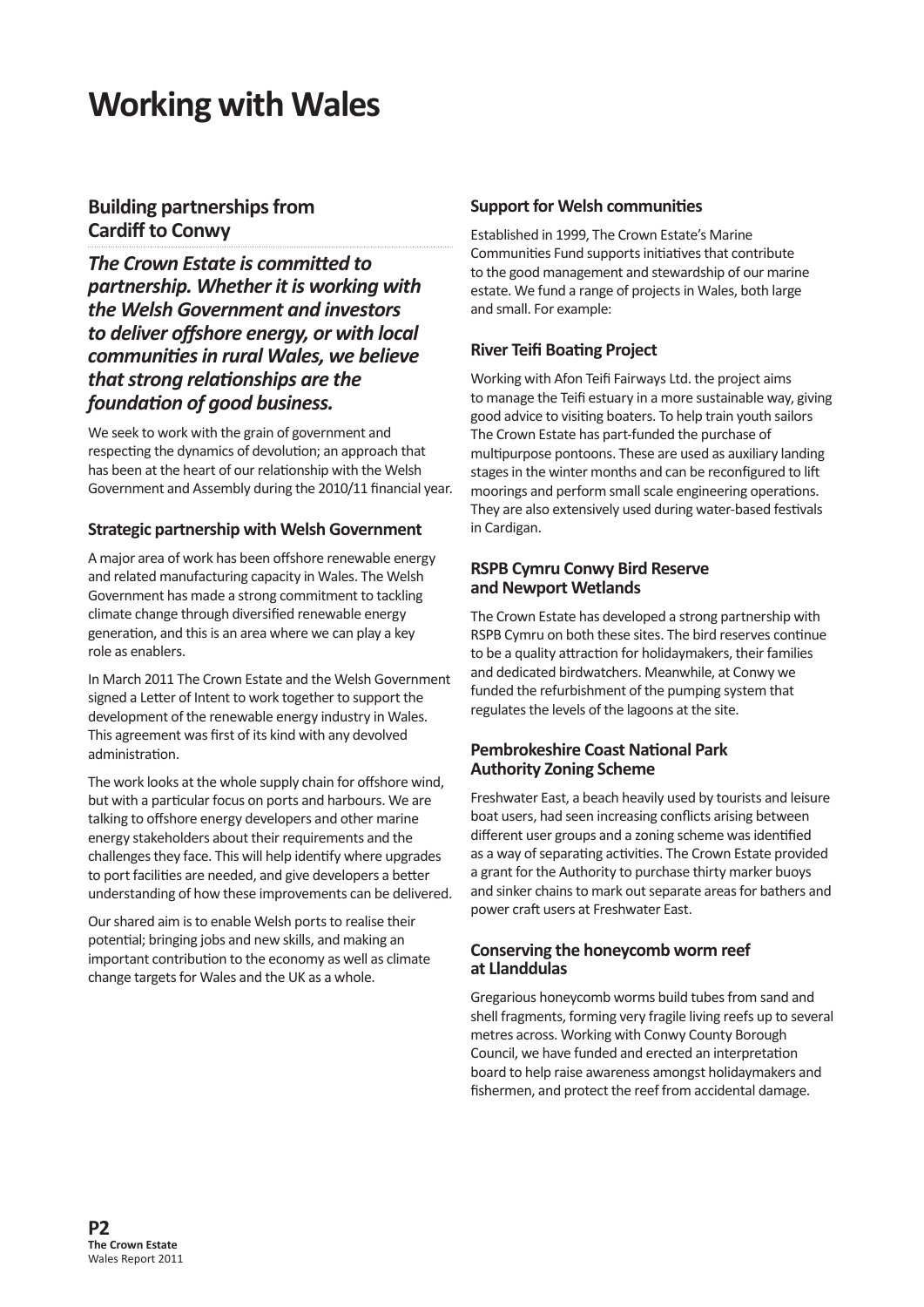# **Fuelling dynamic enterprise**

# **Supporting jobs, growth and the Welsh economy**

*Across Wales we work with business to secure investment, jobs and growth. These businesses are a cross section of dynamic Welsh enterprise: from leisure activities like marinas to energy companies and ports involved in marine renewable energy.* 

#### **Helping build a Welsh renewable energy industry**

Across the UK the offshore wind energy industry is creating some of the largest infrastructure projects in the world. UK-wide there is the potential for over £100 billion market investment and the creation of around 57,000 new jobs by 2020. With a natural abundance of wind, Wales is well positioned to take advantage of this national shift towards low carbon energy.

Key to realising this opportunity is a competitive, reliable and flexible supply chain that will form the backbone of the industry. Welsh businesses have the opportunity to be involved not only in Welsh wind farms but also projects across the rest of the country.

During early 2011 The Crown Estate hosted a two supply chain events for Welsh businesses. These were held in Cardiff and Merseyside and were delivered in partnership with Envirolink, NWDA and the Welsh Government. Five other events were held elsewhere in the UK.

These help Welsh companies understand what they can do to step up to the challenge, providing updated information, networking opportunities to build upon partner relationships and the opportunity get involved in supply chain specific workshops.

#### **Milford Haven Liquid Natural Gas terminal**

The liquid natural gas (LNG) terminal at South Hook, in Milford Haven became fully operational and is bringing into the area not only well skilled and local jobs, but also a continued investment into Pembrokeshire. The project has been supported by The Crown Estate. Shipping at the terminal has this year had a total of some 12.9 million gross tonnage; an increase on the previous year of 4.3 million tonnes.



*Above Milford Haven Liquid Natural Gas terminal where The Crown Estate issupporting investment.*

#### **Raw materials for construction and industry**

As our holdings in Wales include some 245,000 acres (99,000 hectares) of mineral rights and leases for 11 mineral businesses, the quarrying of raw materials for construction and industry is a significant activity for The Crown Estate. These continue to be fundamentally good assets and the various businesses operating to extract these materials continue to make an important contribution to local employment.

In addition to aggregates, The Crown Estate also has interests in slate quarries and this financial year concluded a new agreement with Welsh Slate. This will allow working of slate at Manod Quarry to continue for the foreseeable future.

Mineral extraction is a sensitive issue and we work hard to manage its impact on the environment and on local communities. Quarries are subject to rigorous legislation, with good working practices prescribed by planning authorities and reinforced by regular inspections by our mineral agents, under our environmental audit programme.

#### **Supporting Welsh leisure and tourism**

The Crown Estate manages Conwy Marina and Deganwy Marina. During the year we invested in improvements to Deganwy Marina and both performed very well throughout 2010/11. They have continued to attract visitors and long-term berthing for leisure craft, and are now either full or near capacity.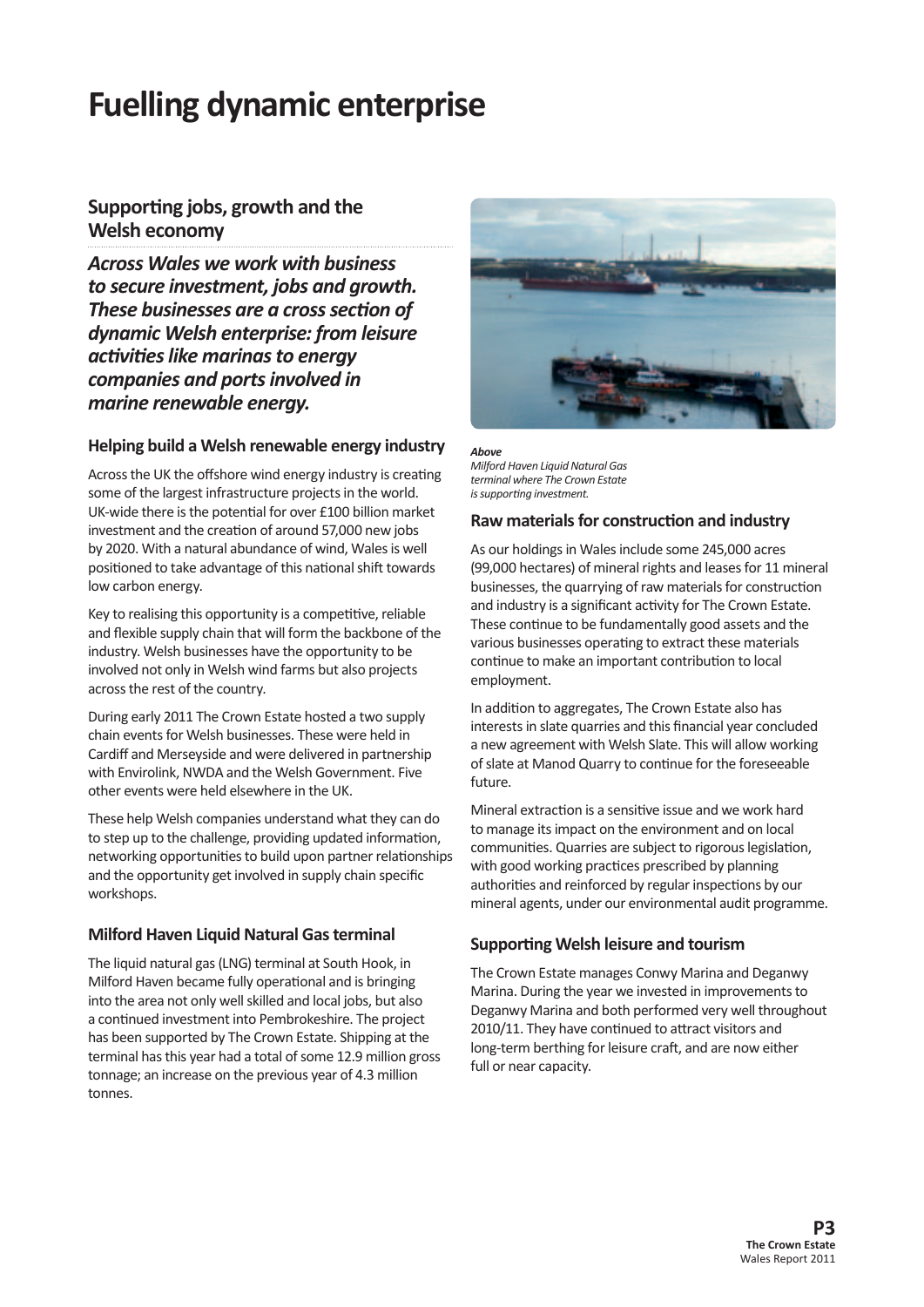# **Energy for the nation**

### **Helping to build Wales' renewable future**

*We believe that the renewable energy sector in Wales is set to grow. There are significant opportunities both for economic investment and for communities, from small scale onshore projects to major offshore installations.* 

At one end of the spectrum The Crown Estate is investigating the installation of micro generation hydro-electric power at Plynlimon Farm on our rural estate. At the other end, offshore wind and renewable energy have the potential to make Wales an energy rich country, and to provide a significant contribution to the UK's energy security and power generated from renewable sources.

Importantly, renewable energy will also create jobs and investment and contribute to the development of a significant industry with great export potential.

Realising these opportunities requires expertise, experience and investment. As stewards of the territorial seabed and having brought forward the first two rounds of offshore wind farm developments around the UK, The Crown Estate will play an active role in helping Wales to make the most of offshore resources.

The first offshore wind farm in Welsh waters at North Hoyle has been operational since 2003 and currently meets the annual energy demands of 40,000 homes. Rhyl Flats in North Wales today meets the annual energy demands of 61,000 homes. When Gwynt y Môr is completed in 2014 it will be Wales' largest wind farm generating enough power for 400,000 homes (40% of the homes in Wales).

During 2010/11 we continued to press ahead with our Round 3 programme for offshore wind energy deployment. There are nine wind zones around the entire UK coastline, two of which are in waters close to Wales: the Irish Sea Zone was awarded to Centrica Renewable Investments Ltd with the zone in the Bristol Channel now the responsibility of Bristol Channel Zone Ltd (100% owned by RWE npower). The Crown Estate has committed to invest in excess of £100 million in Round 3 to remove as many of the risks as possible which could get in the way of development.



*Above North Hoyle wind farm which generates power for 40,000 homes.* 

#### **Valuation of wind farms**

At the date of valuation (31 March 2011) the proposals were to develop the individual zones making up Round 3 was at a very early stage. Whilst The Crown Estate had granted exclusivity to individual developers no reciprocal binding commitment existed and in some cases the detail of development in each zone was not finalised. Hence there is a considerable risk attached to individual Zones that they may not produce income as projected.

The valuation of the Round 3 wind farms has been prepared on a 'portfolio' basis, that is on the assumption that The Crown Estate's interest in all the Zones would be sold as a single entity in order to spread the risk. As a result the valuation shown in the main Crown Estate accounts cannot be split between individual Zones and no individual value can be provided for the Round 3 wind farms located off the coast of Wales. As such the figures for property value and capital investment shown in 'how we've performed' exclude any allocation of costs or value in respect of Round 3.

Looking beyond offshore wind farms, we continue discussions with the Welsh Government on how we can help exploit the potential for generating energy from wave and tidal projects around Wales.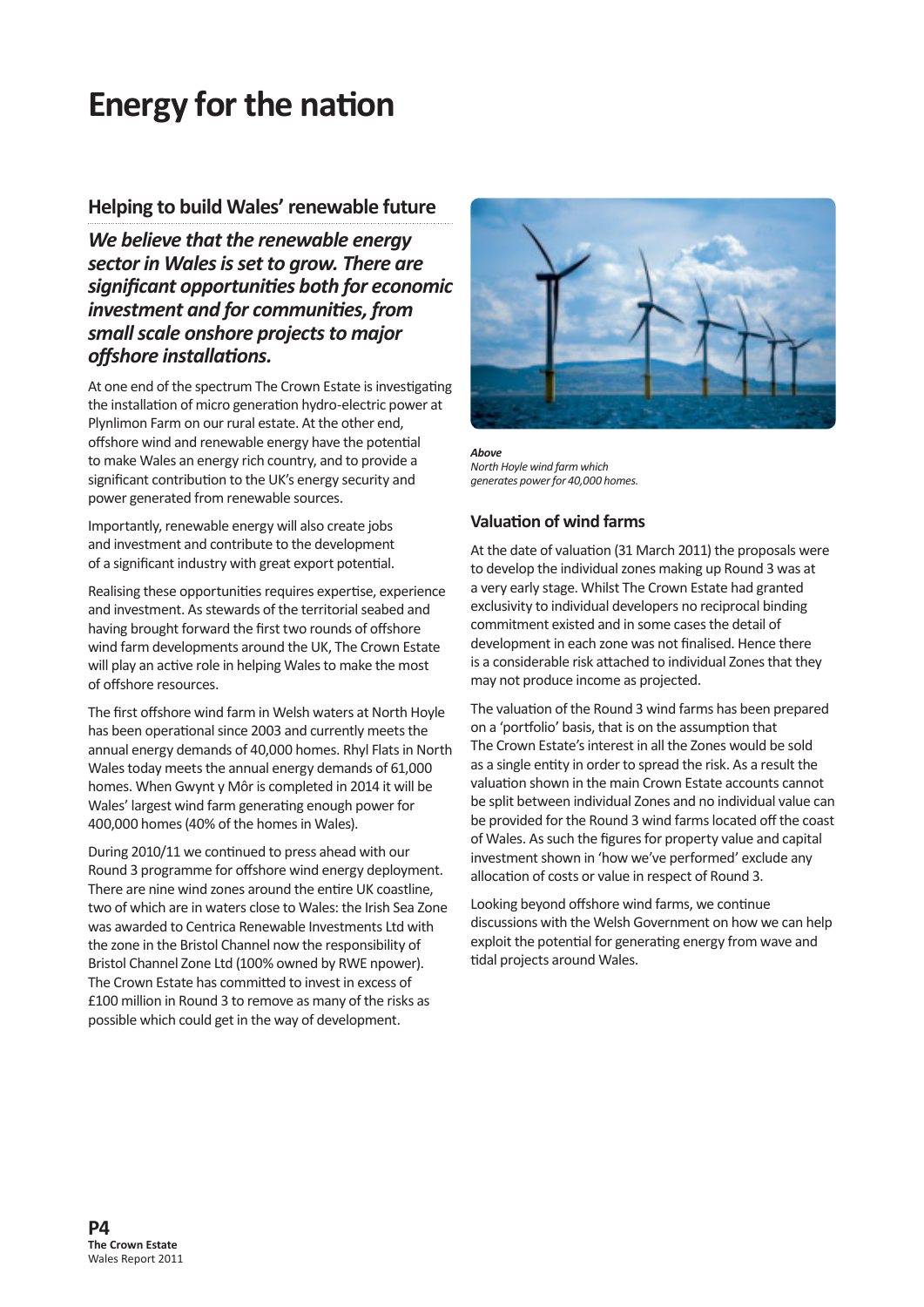# **Getting back to nature**

### **Safeguarding the environment and Welsh heritage**

## *Wales has a rich and diverse environment that must be protected and enhanced, both for today and for generations to come.*

Our commercial drive is tempered with a clear recognition of our stewardship responsibilities. People rightly expect that we will always seek to do the right thing for the long-term wellbeing of assets which form part of the nation's heritage and fabric.

Our main aim is to ensure long term, sustainable performance on our rural estate through active management. We aim to outperform our IPD rural benchmark, whilst taking opportunities for co-investment with stakeholders that will deliver mutual benefit.

#### **Welsh Common Land**

The majority of our estate in Wales is common land; this is primarily used for grazing sheep.

The day-to-day management of common land is usually in the hands of commoners, operating through commons associations. Our aim is to work with our tenants to help in the continued success of their businesses. We provide capital for viable co-investment projects and facilitate the promotion and marketing of high quality products and services.

For example, we are currently investigating the use of small hydro-electric schemes on common land and are working with the Countryside Council for Wales, to identify and catalogue in a database all Sites of Special Scientific Interest (SSSIs) in Wales. We then aim to agree action needed to improve the condition of such sites; helping to preserve them for future generations.

#### **Tintern Abbey and Plynlimon**

We are responsible for two agricultural holdings in Wales: Plynlimon comprises of two agricultural holdings and Tintern, which includes Tintern Abbey and substantial mineral interests on the west bank of the River Wye. In the interest of preserving this monument for future generations we agreed to place the Abbey in the care of CADW under a long-term management agreement. Tintern Abbey is an historic gateway for visitors entering Wales which attracts many visitors each year.

#### **Mines Royal and abandoned mines**

Deposits of gold and silver are known as Mines Royal and are owned by The Crown Estate wherever they occur in the majority of the UK. Commercial production has taken place in Wales in the past, but there is no production activity at the moment. The high price and cache of Welsh gold has been creating greater interest in exploration over the past two years and ultimately this could lead to resumption of production.

Through our historic ownership of minerals, we have some responsibilities for certain abandoned mine workings and during 2010/11 we invested over £100,000 in looking after these sites. For example, we are working closely with the Countryside Council of Wales (CCW) and CADW to balance safety and conservation issues on the Cwmystwyth mine site in Ceredigion. Here historic surface structures had deteriorated into a hazardous state and are being made safe.

This is part of a long-term programme to ensure public safety by managing environmental risks, and carrying out hazard treatment works and mine shaft fencing.

#### **Custodians of Welsh coastline**

Our coastal holdings comprise areas of great beauty and national importance, and we take our responsibilities towards them and to the people of Wales very seriously indeed. The challenge is to balance environmental priorities with opportunities for commercially sustainable development. We achieve this by working closely with the full spectrum of marine-based industries such as ports, harbours, marinas, the renewables sector and throughout our rural land holdings.

#### **Managing offshore mineral rights**

Our marine estate also includes the mineral rights on or under the seabed, from the coastline out to the edge of the UK continental shelf, but not including oil and gas. As a landowner, we issue licences for aggregate extraction once a company has received approval from the Welsh Government, which regulates the matter.

As part of our stewardship role, 2010/11 saw us continue to invest in research into dredging and its impacts. We regularly review the available scientific evidence in order to follow best practice to ensure that this remains a sustainable industry.

Aggregates are an important part of our business, not only for the construction industry of Wales, but also for the many businesses, people and communities that rely on it for employment and income. The vast majority of natural sand used in construction across south east Wales is extracted from the Bristol Channel.